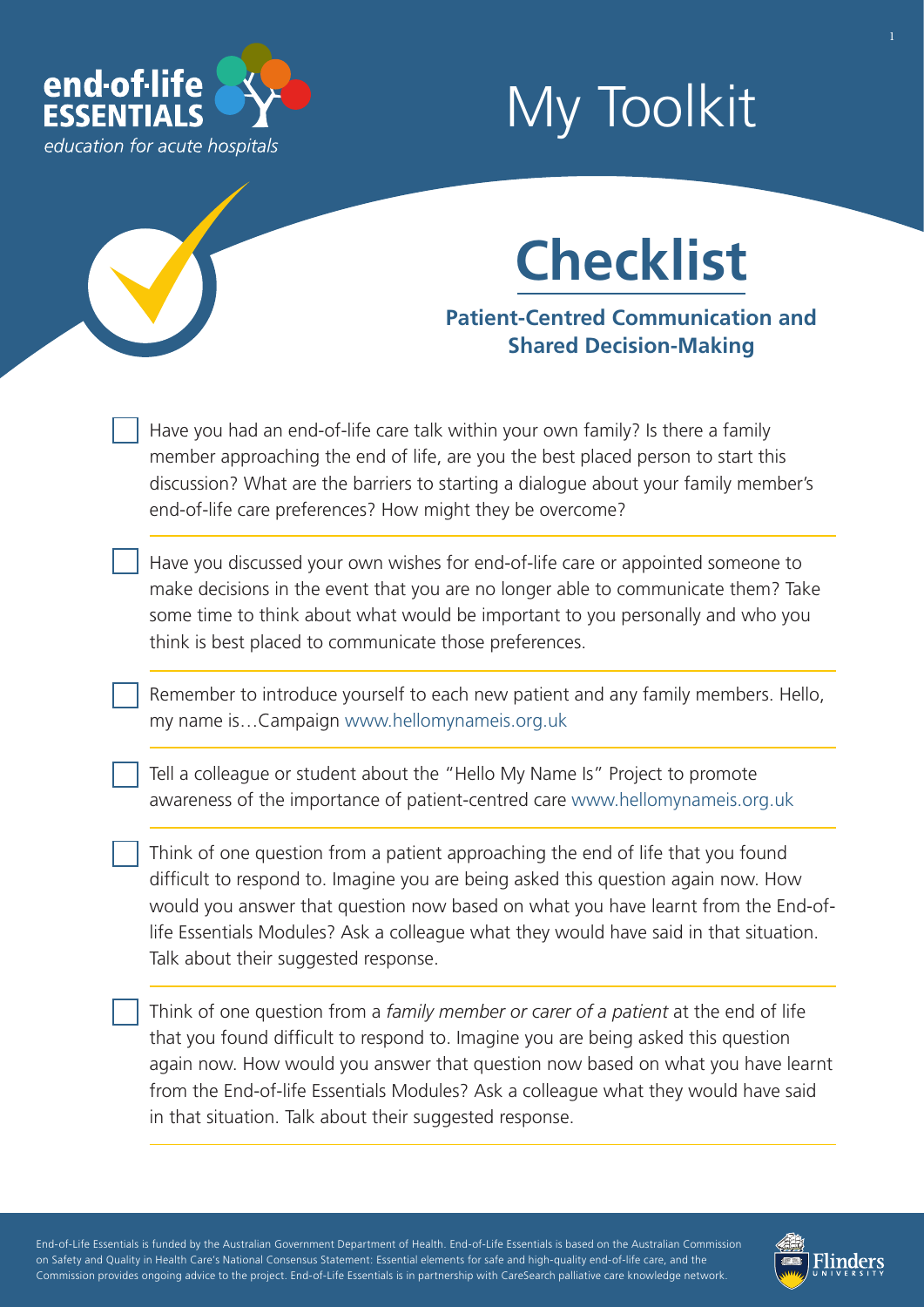Request training on communicating with patients and their families. A training program with role plays will allow you to practice your communication skills in a safe environment.

Ask your patient: *What is the most important thing I should know about you?*

When relaying new information to a patient, give them time to think and respond. Talk to the patient about whether the new information impacts on their wishes or preferences.

When a patient is non-verbal or has limited capacity for speech, check if they have any communication aids. Ensure that your team knows that they need to make sure these are in place before they communicate with the patient.

Reflect on what conditions are needed to ensure that your patient has the best opportunity for engaging with you and other members of the team. Think about how to improve communication. Check if others in the team have been successfully communicating with the person. Have they got their hearing aid in? Do they need glasses if you are going to provide them with some written information? Is this the time of day when they are most alert? Are they adequately hydrated and fed? Ask if they are more comfortable if a family member or carer is there.

Ask open ended questions: *How is your treatment affecting you and your family?* Use "other people" framing so that patients or family members know it is OK to be scared, concerned, or confused. For example, *"Other people with conditions like yours sometimes worry about things that may or may not happen in the future, so I just wanted to check in with you. What concerns you most?"*

When talking to a patient by the bedside, sit down so that your face is as much on the same level as the patient as possible. Standing over someone can be intimidating. Sitting down signals that you are taking time to address their concerns and that you are approachable. Be aware of the cultural appropriateness of eye contact and proximity.

Practice active listening, and feedback to check your understanding. You can do this with a patient, a patient's family member or a colleague.

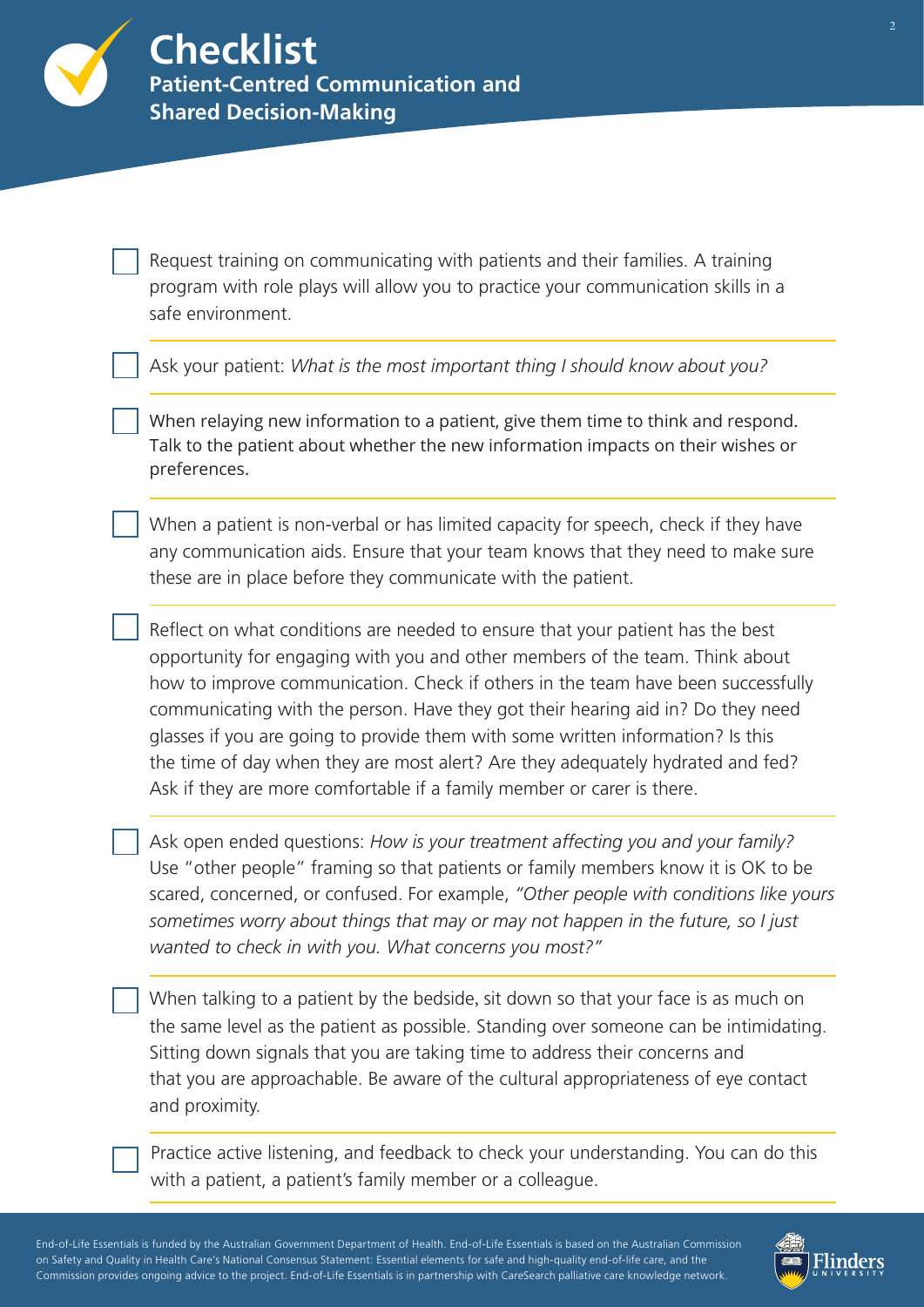

| Consider printing the following and placing them in the tea room as a reminder of<br>some communication responses:                                                                                                       |
|--------------------------------------------------------------------------------------------------------------------------------------------------------------------------------------------------------------------------|
| • Responding to emotional cues: The NURSES mnemonic:<br>https://training.caresearch.com.au/files/file/EoLEss/NURSE.pdf                                                                                                   |
| • Exploring the patient's concerns about their end of life preferences / care:<br>https://training.caresearch.com.au/files/file/EoLEss/ask-tell-ask.pdf                                                                  |
| Make yourself aware of the ACSQHC End-of-Life Care Audit toolkit. Find the person<br>in your organisation responsible for QA and bring it to their attention:<br>https://www.safetyandquality.gov.au/audit-toolkit-home/ |
| Are you respectful of patients who do not wish to discuss their future with you?                                                                                                                                         |
|                                                                                                                                                                                                                          |

**For resources go to the My Toolkit pages in End-of-Life Essentials website: <https://www.endoflifeessentials.com.au/>**

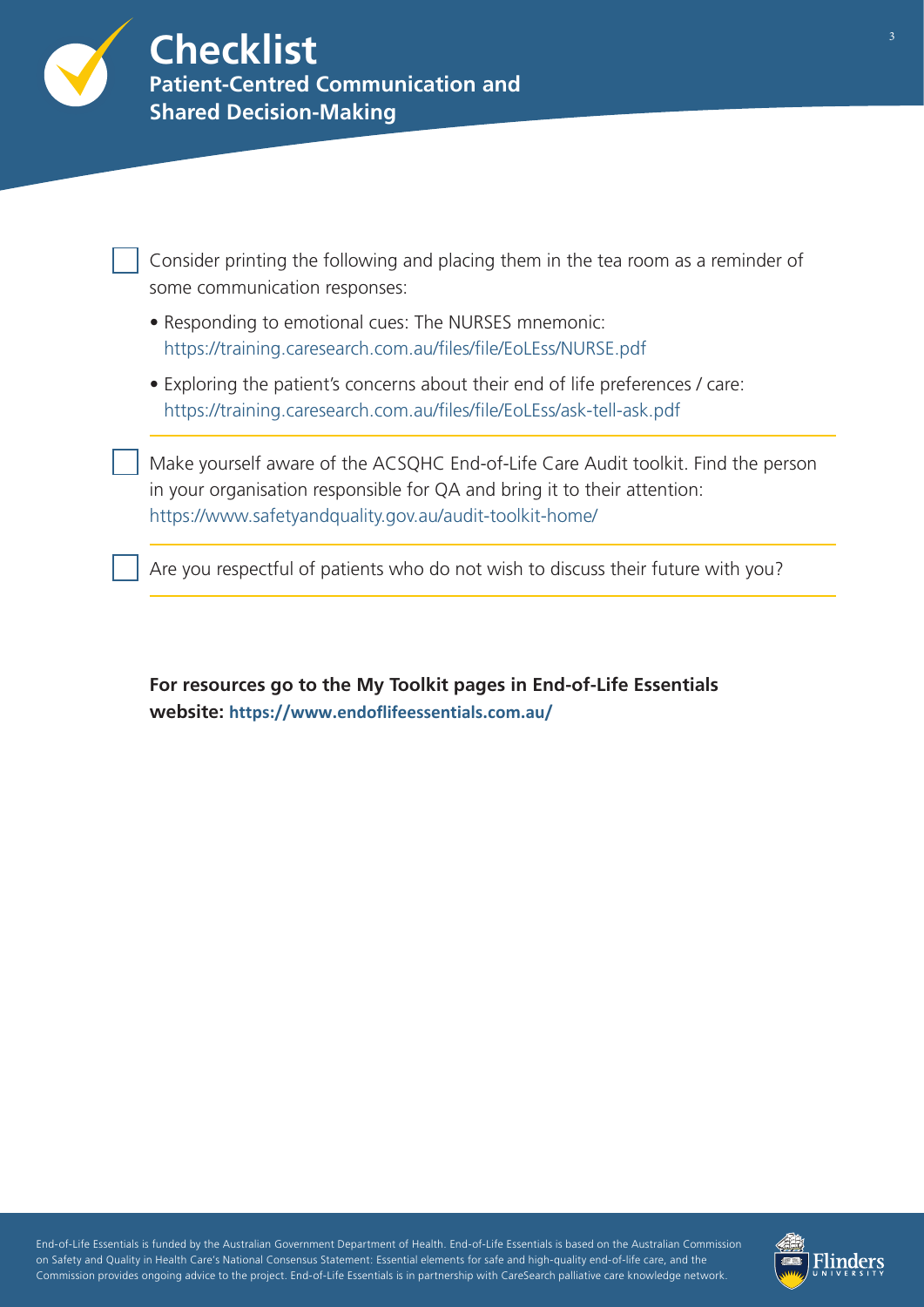

## My Toolkit

## **Resources**

**Patient-Centred Communication and Shared Decision-Making**

Palliative Care Network of Wisconsin, Fast Facts #17, [Patient-centred interviewing](https://www.mypcnow.org/blank-l0tmz)

[Australian and New Zealand Intensive Care Society \(ANZICS\), 2014, Recommended](http://educationresource.bhs.org.au/library/file/596/Appendix_4_Recommended_language_EOL1.pdf)  language for communicating end-of-life care concepts

VITAL talk, [Talking about dying: quick guide](https://vitaltalk.org/resources/quick-guides/)

[Australian and New Zealand Intensive Care Society, 2014: ANZICS Statement on Care](https://intensivecareathome.com/wp-content/uploads/2015/05/ANZICS-Statement-on-Care-and-Decision-Making-at-the-End-of-Life.pdf)  and Decision-Making at the End of Life for the Critically Ill

The Family Meeting, Fast Facts, Palliative Care Network of Wisconsin:

- Part 1[: Preparing for the meeting](https://www.mypcnow.org/blank-qrd7h)
- Part 2: [Starting the conversation](https://www.mypcnow.org/blank-u77fm)
- Part 3: [Responding to emotion](https://www.mypcnow.org/blank-k4ibb)
- Part 4: [Causes of Conflict](https://www.mypcnow.org/blank-uf1mk)
- Part 5: [Helping surrogates make decisions](https://www.mypcnow.org/blank-fpu2r)
- Part 6: [Goal Setting and Future Planning](https://www.mypcnow.org/blank-v4djd)

SPIKES: [A six step protocol for delivering bad news](https://training.caresearch.com.au/files/file/EoLEss/SPIKES.pdf)

End-of-Life Essentials: [Exploring the patient's concerns about their end of life preferences / care](https://training.caresearch.com.au/files/file/EoLEss/ask-tell-ask.pdf)

End-of-Life Essentials[: Responding to emotional cues: The NURSES mnemonic](https://training.caresearch.com.au/files/file/EoLEss/NURSE.pdf)

CareSearch, [Communication: Key points](https://www.caresearch.com.au/tabid/6259/Default.aspx)

End-of-Life Essentials: [Glossary of terms](https://www.caresearch.com.au/caresearch/tabid/1801/Default.aspx)

End-of-Life Essentials Able versus Novice: [Which one are You?](https://www.endoflifeessentials.com.au/Portals/14/Images/Education%20Module/ABLE-VS-NOVICE.jpg)

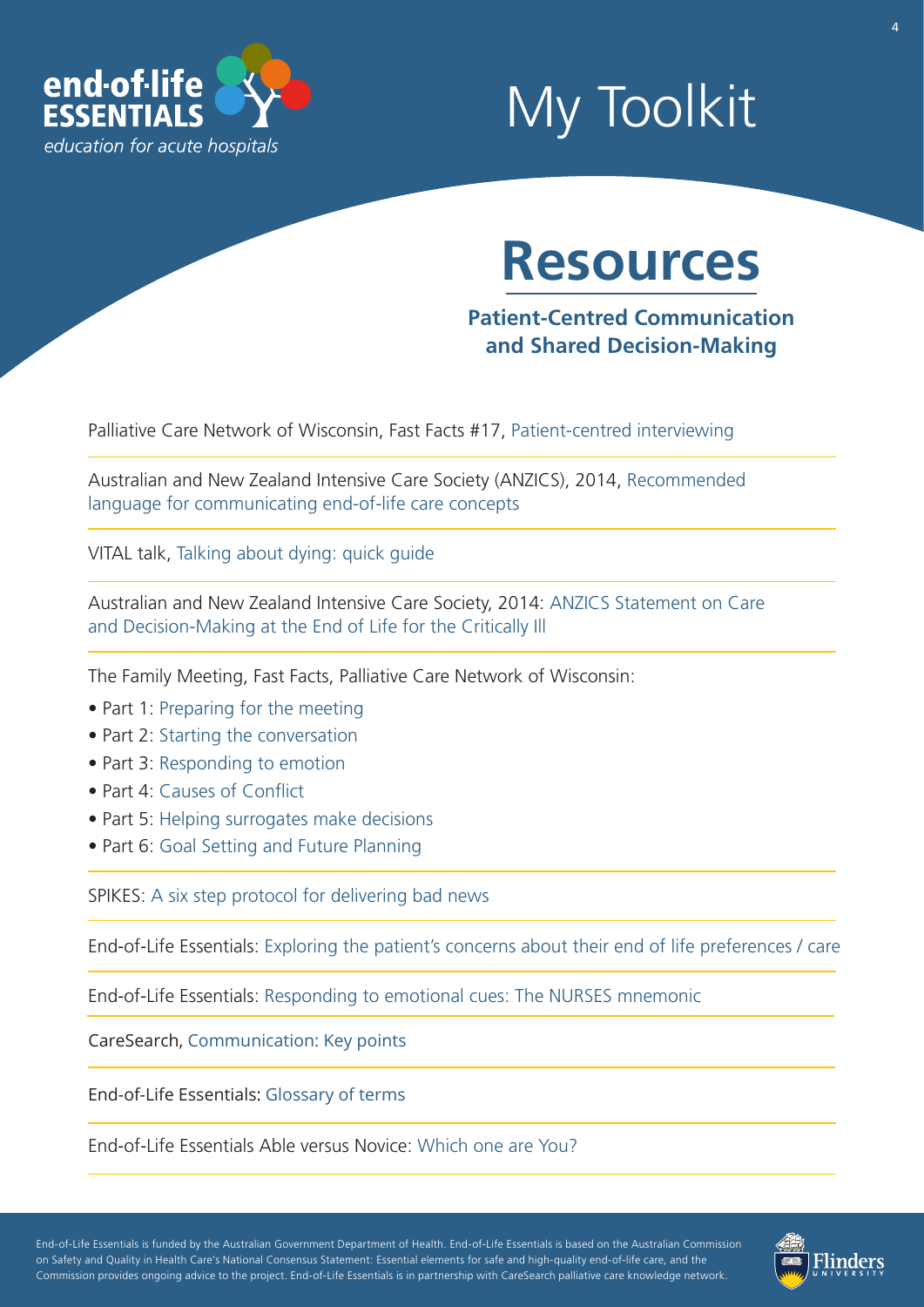#### **Videos, Blogs and Podcasts**

[CareSearch Blog: Mary Patetsos: Providing person and family-centred palliative care for a](https://www.caresearch.com.au/TabId/6568/ArtMID/17907/ArticleID/2418/Providing-person-and-family-centred-palliative-care-for-a-culturally-diverse-Australia.aspx) culturally diverse Australia

CareSearch Blog: Kim Devery: [Learning and vulnerability in end-of-life communication](https://www.caresearch.com.au/TabId/6568/ArtMID/17907/ArticleID/2311/Learning-and-vulnerability-in-end-of-life-communication.aspx)

[From The Palliative Care Bridge: A/Prof Richard Chye: Medical decision-making and the](http://www.palliativecarebridge.com.au/resources/medical-decision-making-and-the-ethics-behind-it)  ethics behind it

### **Further Reading**

Moore PM, Rivera S, Bravo-Soto GA, Olivares C, Lawrie TA. Communication skills training for healthcare professionals working with people who have cancer. Cochrane Database Syst Rev. 2018 Jul 24;7:CD003751. [doi: 10.1002/14651858.CD003751.pub4](https://www.cochranelibrary.com/cdsr/doi/10.1002/14651858.CD003751.pub4/full)

Brooke J, Ojo O. Elements of a sustainable, competent, and empathetic workforce to support patients with dementia during an acute hospital stay: A comprehensive literature review. Int J Health Plann Manage. 2018 Jan;33(1):e10-e25[. doi: 10.1002/hpm.2448](https://onlinelibrary.wiley.com/doi/abs/10.1002/hpm.2448)

Vanderhaeghen B, Van Beek K, De Pril M, Bossuyt I, Menten J, Rober P. What do hospitalists experience as barriers and helpful factors for having ACP conversations? A systematic [qualitative evidence synthesis. Perspect Public Health. 2018 Jul 1:1757913918786524. doi:](https://pubmed.ncbi.nlm.nih.gov/30010486/) [10.1177/1757913918786524](https://journals.sagepub.com/doi/abs/10.1177/1757913918786524?journalCode=rshi)

Bennett F, O'Conner-Von S. Communication Interventions to Improve Goal-Concordant Care [of Seriously Ill Patients: An Integrative Review. J Hosp Palliat Nurs. 2020 Feb;22\(1\):40-48. doi:](https://pubmed.ncbi.nlm.nih.gov/31764395/) 10.1097/NJH.0000000000000606

Nagelschmidt K, Leppin N, Seifart C, Rief W, von Blanckenburg P. Systematic mixed-method [review of barriers to end-of-life communication in the family context. BMJ Support Palliat](https://www.ncbi.nlm.nih.gov/pubmed/28782701)  Care. 2020 Aug 27:bmjspcare-2020-002219. [doi: 10.1136/bmjspcare-2020-002219.](https://pubmed.ncbi.nlm.nih.gov/32855230/) [Epub ahead of print]

Baik D, Cho H, Masterson Creber RM. Examining interventions designed to support shared decision making and subsequent patient outcomes in palliative care: A systematic review of the literature. Am J Hosp Palliat Care. 2018 Jan 1:1049909118783688. [doi: 10.1177/1049909118783688. \[Epub ahead of print\]](https://pubmed.ncbi.nlm.nih.gov/29925244/)

Scholz B, Goncharov L, Emmerich N, Lu VN, Chapman M, Clark SJ, Wilson T, Slade D, Mitchell I. Clinicians' accounts of communication with patients in end-of-life care contexts: A [systematic review. Patient Educ Couns. 2020 Oct;103\(10\):19](https://www.ncbi.nlm.nih.gov/pubmed/29925244)[13-1921. doi: 10.1016/](https://pubmed.ncbi.nlm.nih.gov/32650998/) j.pec.2020.06.033.